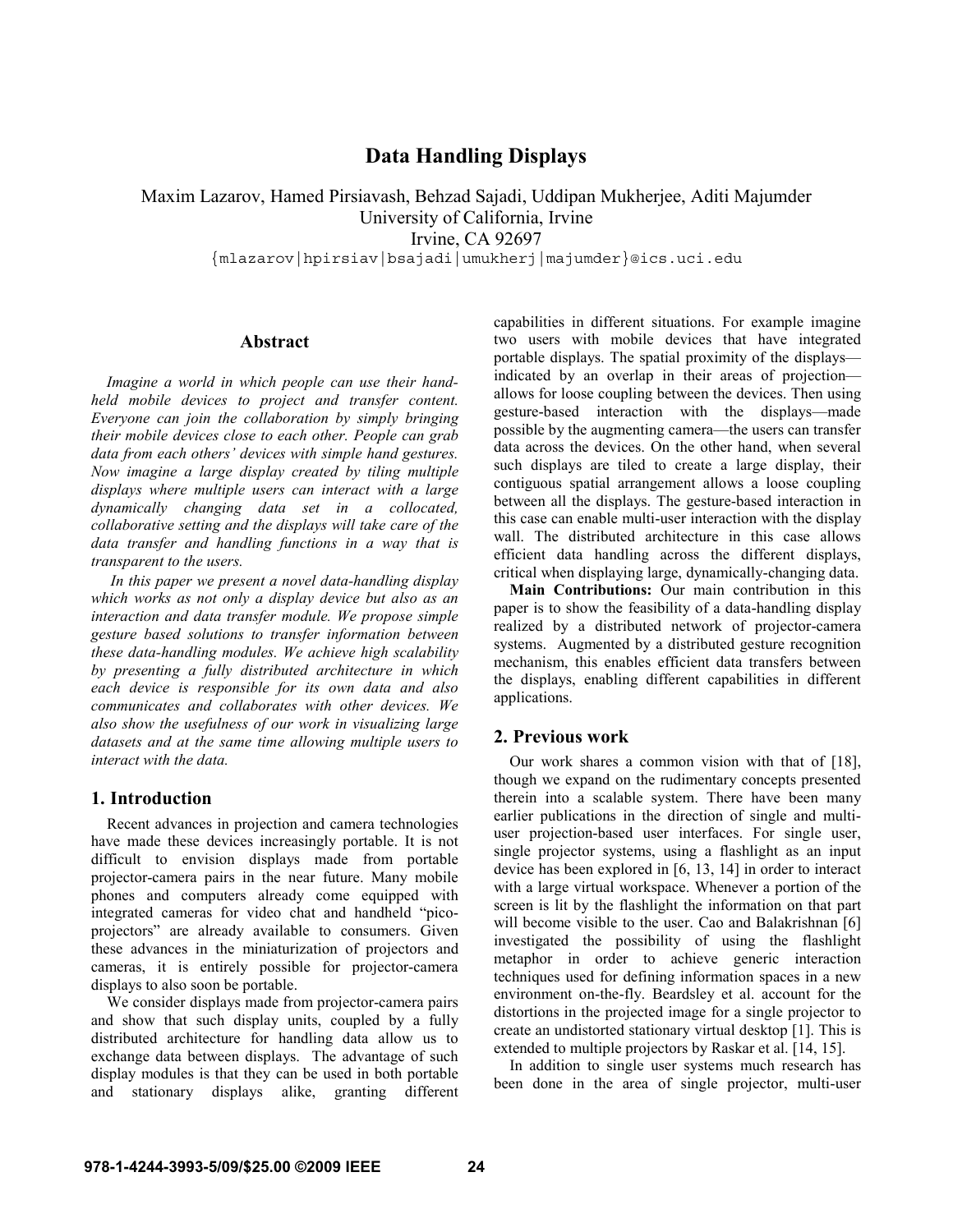systems which are usually used as collaborative groupware for collocated groups of users. These papers can be categorized into two major groups: the approaches that use display walls as described in [4, 8, 9, 19] and the ones that are using tabletop displays as described in [17, 21, 22]. These papers usually focus on handling multi-user collaboration paradigms in collocated groupware as discussed in [11] and also how to retain information privacy of the users utilizing shutter glasses, which is investigated in [18].

Our work falls in the category of multi-projector, multiuser interaction as in [5]. This work uses multiple handheld projectors to explore a shared physical space. When dealing with general displays instead of projectors, there have been more papers pertaining to connecting multiple display spaces. Pick-and-Drop [16] investigates a pen-based technique used to transfer data between devices by picking objects from one device and dropping them into another one. Toss-It, presented by Yatani et al. [23], introduces a new technique to transfer information between a PDA and other devices.

However, all these systems depend on a centralized camera-based-tracking system where a stereo pair of cameras sees all the different projectors which emit specialized LED based patterns to decipher the coupling between the input devices. Further, all these works use the handheld projector/pen/PDA as the input device where a user is coupled to a device and can hence only interact with the shared space through it.

In contrast, in our system, only human gestures are used as inputs, spatial proximity is used to couple the displays

together as opposed to tracking the displays, and having a distributed network of projector-camera pairs opens up the possibility of distributed gesture recognition and tracking to enable interaction. Finally, there is little coupling between the users and the displays which automatically lends itself to a multi-user scenario, where a user may not have the ownership of a device.

### **3. System overview**

The backbone of our system is built on our earlier work on creating scalable displays via a distributed network of "plug-and-play-projectors" (PPPs) [3]. A PPP is a selfsufficient display unit made of a projector, camera and computer (Figure 1). A scalable display is created by placing the projection areas of the PPPs in a spatially contiguous (overlapping) manner. The PPPs are initially unaware of the configuration that they are arranged in. Using visual communication via the cameras in the interprojector overlap regions, a PPP starts detecting its neighbors whenever its associated camera perceives some other PPP in its coverage area. Using a distributed approach each PPP can discover its position in the display and communicate and propagate information throughout the entire display until convergence (geometric and photometric registration) is achieved. Following this the PPP can also set up a network-based communication channel across all the PPPs belonging to one display or a subset thereof via multicast or broadcast capabilities. Figure 2 shows an illustration of this distributed system architecture.



 Figure 1: A Plug-and-Play Projector (PPP) consisting of a camera, a projector, and a processing unit.



Figure 2: An illustration of a distributed system architecture for multi-projector displays.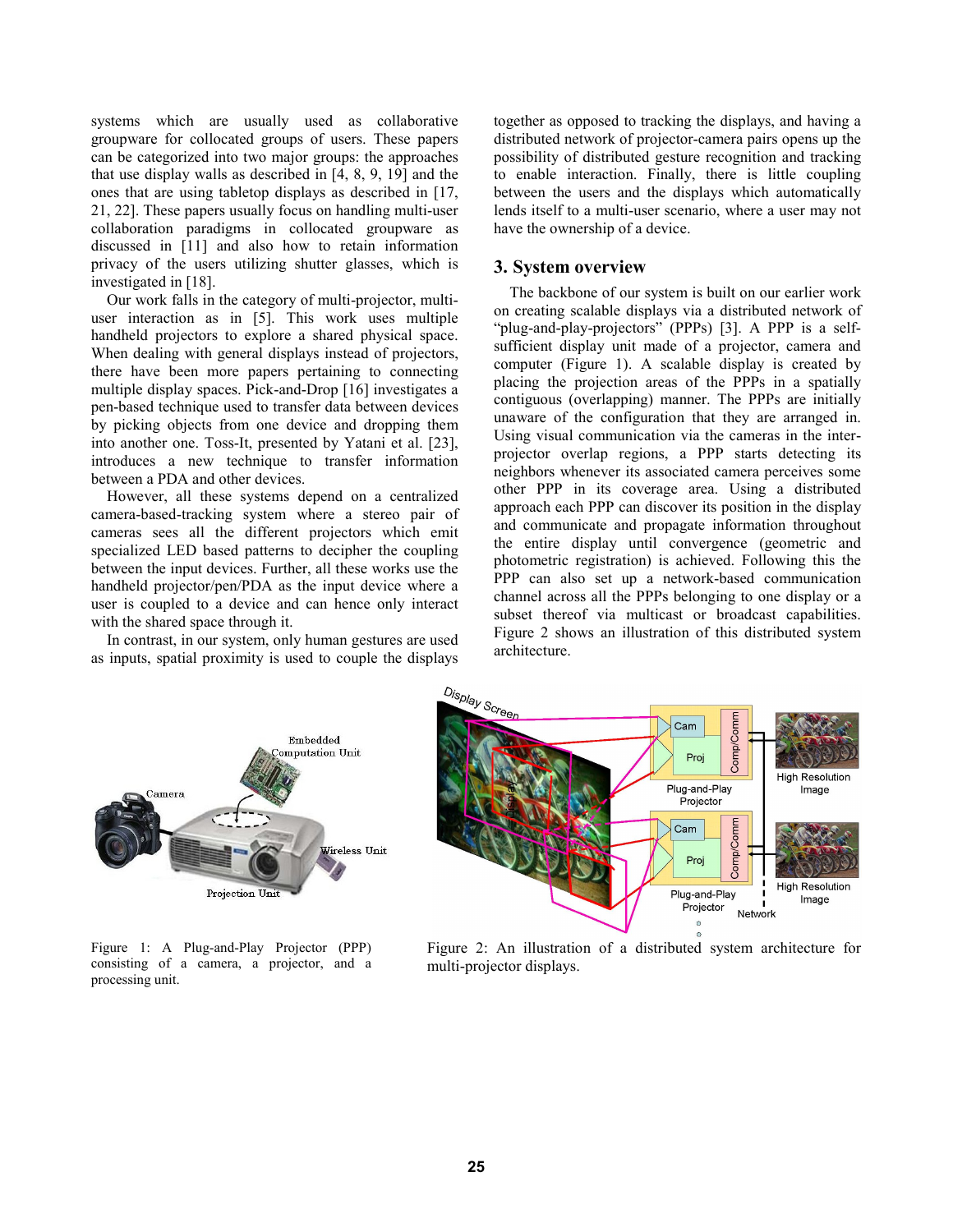This distributed architecture permits the easy detection of addition and removal of PPPs to a display. The neighboring PPPs can detect this via their cameras and broadcast a reconfiguration message following which the PPPs reconfigure and register themselves.

We propose using the same PPPs to create data handling displays that can now function as both input and output devices. We consider hand gestures as the primary source of input. Gestures can be detected using the same camera that is used for configuration identification and registration. We propose using the underlying distributed architecture proposed in [3] for interacting with the PPPs as well as using a distributed way to *recognize*, *communicate*, and *react to* gestures.

*Distributed gesture recognition* poses challenges when the gesture does not occur within a single display. However, note that since the recognition is a local phenomenon which only involves a single display or a few adjacent ones, having multiple users does not pose a problem.

In back projection systems, the screen blocks the view of the gestures in cameras mounted on the rear projectors themselves. This poses a challenge which is commonly resolved by the using infrared illuminators and cameras [7, 10], as will be described in Section 3.3.

*Distributed gesture communication* involves informing all the PPPs in the display or a subset thereof of the recognized gesture. The challenge lies in achieving this in a fashion that optimizes different parameters like speed, network congestion and reliability.

Finally, *distributed reaction* involves each PPP to reach an *independent* decision about how to react to the communicated message in such a manner that would result in a *globally acceptable* data transfer and display.

We have developed the first basic version of the above mentioned features resulting in two applications: (a) file handling in portable devices via front projection PPPs; (b) data handling in visualizing large, dynamically-changing datasets in a tiled display via rear projection PPPs.

#### **3.1. File handling with front projection**

Imagine two users holding their mobile devices which are equipped with small, hand-held PPPs. The users bring together the projection areas of their devices, causing them to overlap. Using the cameras, the PPPs can recognize simple hand gestures. Users can then use simple hand gestures to share data across the devices. On a lower level, the devices can use Wi-Fi or Bluetooth for communication and data transfer. Figure 3 demonstrates the simple process of moving a document from one mobile device to another in our system.

In our system, we use a PC to simulate the mobile device; the fundamental issues are the same. Figure 4 is a picture of our front projection setup.

The user can use a simple pointing gesture to select a file. He can first select a document in one folder and select a different folder on a different device to initiate a file transfer from one device to another. In addition to file transfer, users can use additional gestures to delete files or to capture new data. For example a user can show a capture gesture and then hold a physical document in front of the camera. The camera captures a picture of the document and a new object will be created that contains the captured image.



Figure 3: The process of moving a document from one mobile device to another one.

It is important to note that in our system we do not associate users with the particular displays. One user might interact with all of the displays or more than one user can interact with the same display.

### **3.2. Large visualization with back projection**

A tiled display made of multiple rear projectors is commonly used for visualizing large datasets. Note that the same distributed gesture based data handling technique can also be used to interact with this type of data. The limitation we encounter is that the camera cannot detect visible light gestures reliably because the screen and projected image obstructs the hand.

To handle this situation, as in [7, 10], we augment our PPPs with an infrared (IR) camera and an IR illuminator. Note that while the regular cameras are used for registration and detection of addition and removal of PPPs, the IR cameras are used following registration when the display is being used for visualization purposes alone. The IR illuminator and the camera allow us to detect gestures when we touch the screen. Figure 5 shows our setup.

Users can now interact with the data. Imagine some map-like data which is being panned and zoomed by the users. In this work, we consider global interactions, i.e. an interaction that involves changing the display content on all PPPs similarly (e.g. translate the map 100 pixels to left or zoom the map to 1.5 times scale). This is most relevant for single user, but does not restrict multiple users to work together unless they perform different gestures at the same instant in time. A more sophisticated paradigm to handle multiple users, which is a part of our future work, may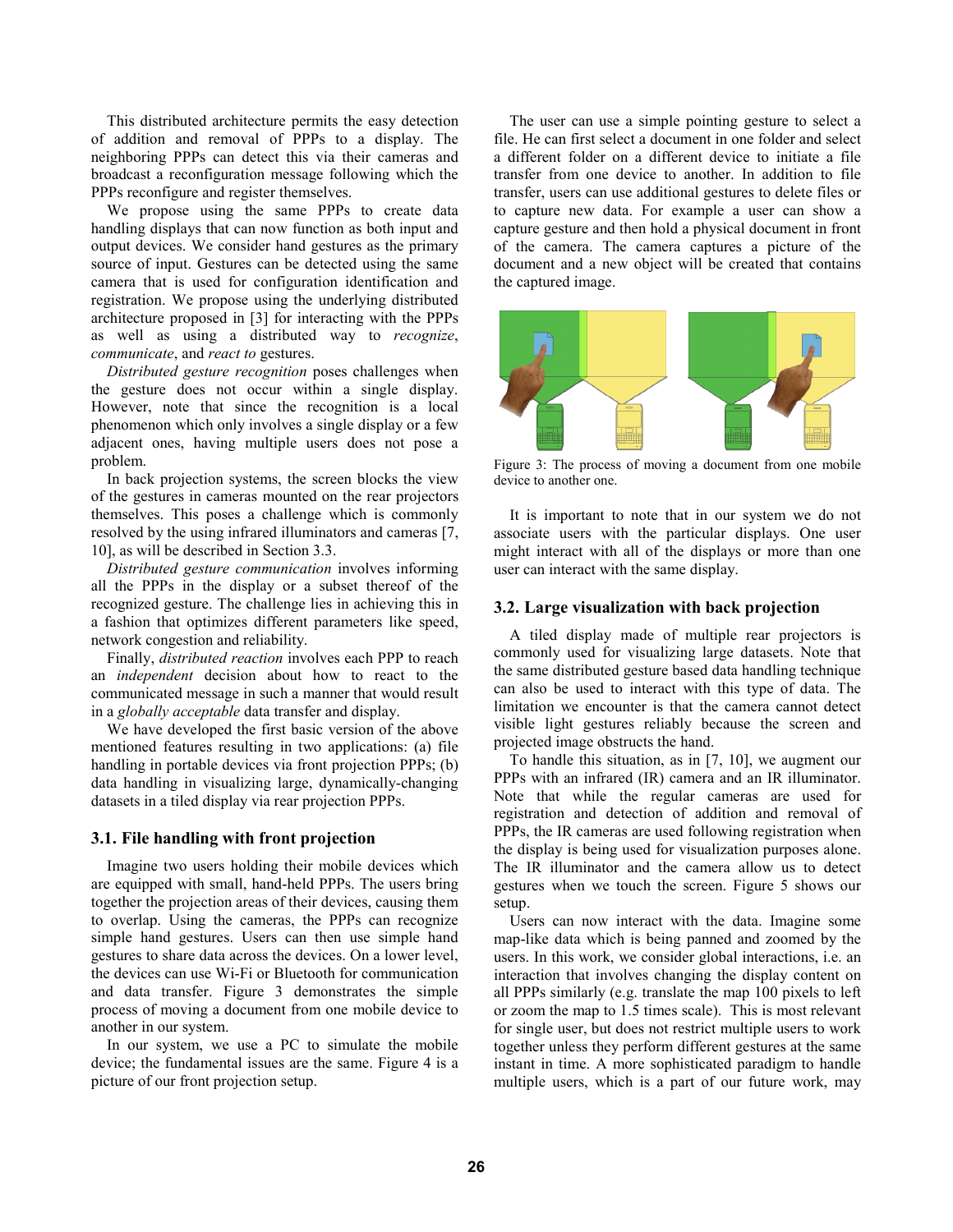involve defining regions of local interactions and allowing different kinds of local interactions from multiple users in different parts of the data.

# **4. The First Prototype**

In this paper, we present the very first version of the distributed gesture-based interaction and data handling we have developed using the PPP based distributed architecture [3].

# **4.1. Gesture detection**

The PPP captures the scene using the camera and performs background cancelation on the captured images. Following this we get the silhouette of the hand performing the gesture.

In the rear-projection system, the use of IR illuminators and cameras does not require any dynamic background cancelation for gesture detection because our projected content appears only in the visible light spectrum, not seen by our IR cameras. It also makes gesture detection more robust because if we project dark content on the screen there might not be enough visible light for gesture detection. The cameras, being behind the screen along with the projectors prevent occlusion problems which are common in front projection systems. However our rear projection system does require the user to touch the screen for gesture detection. When the user touches the screen part of the light that reaches the front of the screen is

reflected back to the IR camera we use for gesture detection.

Each PPP is responsible for detecting the gestures that occur within the view of its camera. When the gesture is happening at the overlap of two projectors they can detect that this is the same gesture using network communication in order to avoid duplicate execution of the gesture detection across two adjacent PPPs.

We assume simple 2D gestures and use an approach similar to the method described in [12] to classify the gestures. We first find the bounding box of silhouette of the hand to find its orientation. The bounding box will then be properly rotated in order to make the features rotation invariant. Following the rotation the gestures will be classified with metrics presented in [12]. We use a limited number of gestures in our systems and therefore simple classifications can be utilized effectively.

# **4.2. Gesture Communication**

After detecting a gesture, the resulting action might affect the whole display. Therefore following each action with a global scope, the corresponding PPP will broadcast the action to its neighbors and the neighbors will keep doing the same thing. The system will reach a consensus after a few iterations. With this message passing mechanism that happens only between the neighbors we avoid network congestion that is usually a result of message broadcasting.



Figure 4: Our setup for the file handling with front projection system including two PPPs.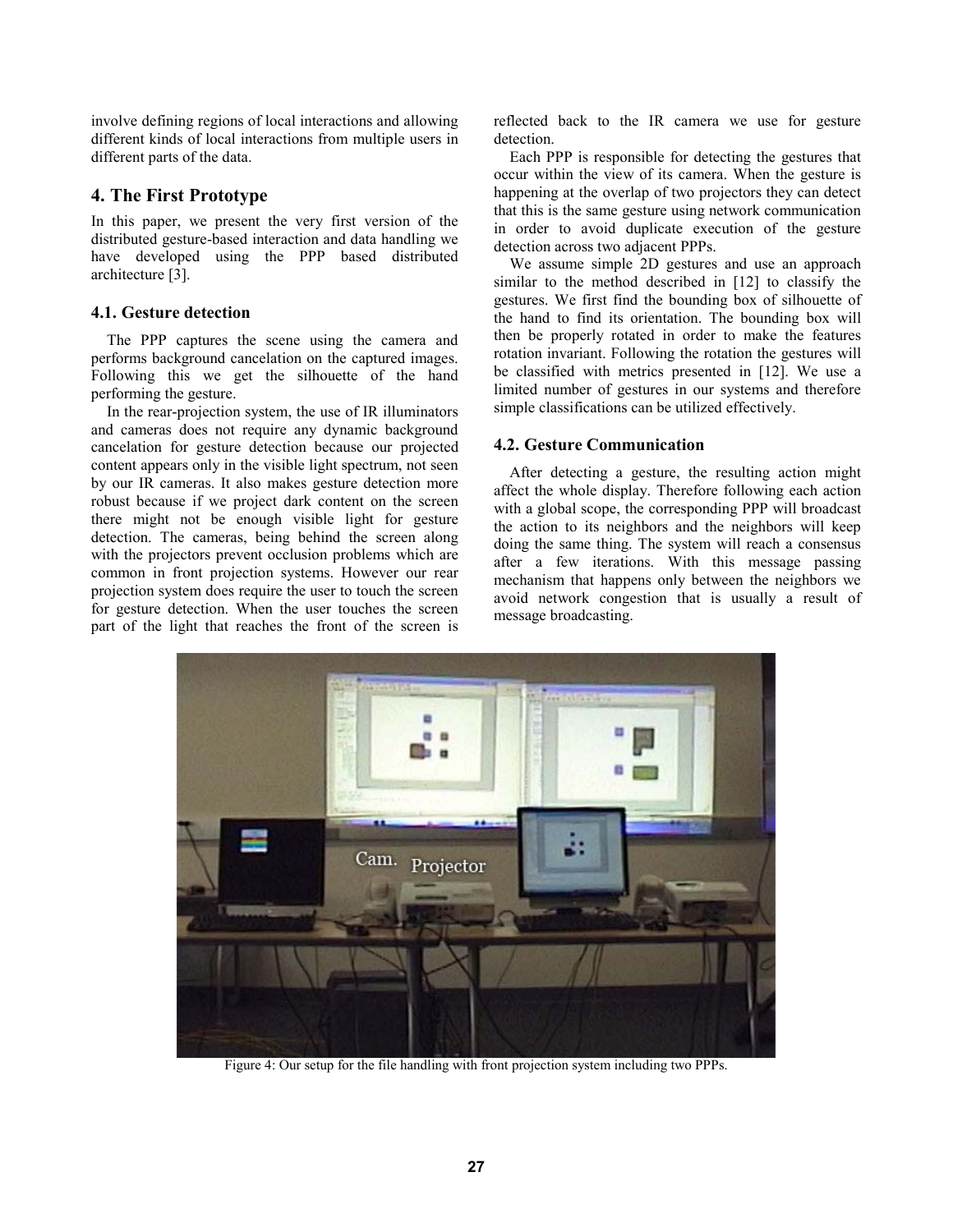

Figure 5: Our setup for the large dataset visualization with back projection system including four PPPs.

#### **4.3. Data Handling Reaction**

Once each PPP detects the gestures, the PPP realizes how the data should be moved on the unified display made by all of the PPPs to create the acceptable result for the user. Note that following the configuration identification step presented in [3], each PPP is aware of the part of the data it is responsible for and already has fetched the data. Similarly, when a PPP receives a transmitted gesture, based on the pre-defined interaction it is supposed to perform, it can compute the extra part of the data it should fetch from the server and in the position it should be displayed. Following this, the appropriate data is fetched by each PPP from the data server.

## **5. Implementation and results**

As introduced in the previous section we have two different systems both utilizing hand gestures for user interaction but utilizing different projection mechanisms. In this section we will go through the implementation details of each of the systems and the way the users can interact with them.

## **5.1. File handling with front projection system**

This system consists of two PPP units. Each of the units has a separate desktop. When units come spatially close to each other and start to overlap, users can start using file transfer abilities. Also each unit by itself gives the user the ability to capture documents and move or delete them on his own desktop.





Figure 6: Gestures used for the file handling with front projection system. Corresponding actions are: (a) cancel operation, (b) copy a document or paste it if something is already in the clipboard and the finger does not point to another document, (c) capture a new document, and (d) remove a document.

We use four basic gestures in this system for capture, select, paste, and delete. The corresponding gestures for each action can be found in Figure 6. Our gesture recognition is implemented in a non-optimized MATLAB code. Hence, for the gesture recognition to take place, the user should keep his hand steady for half of a second. This way the system can make sure that the user actually intends to do some action which prevents from many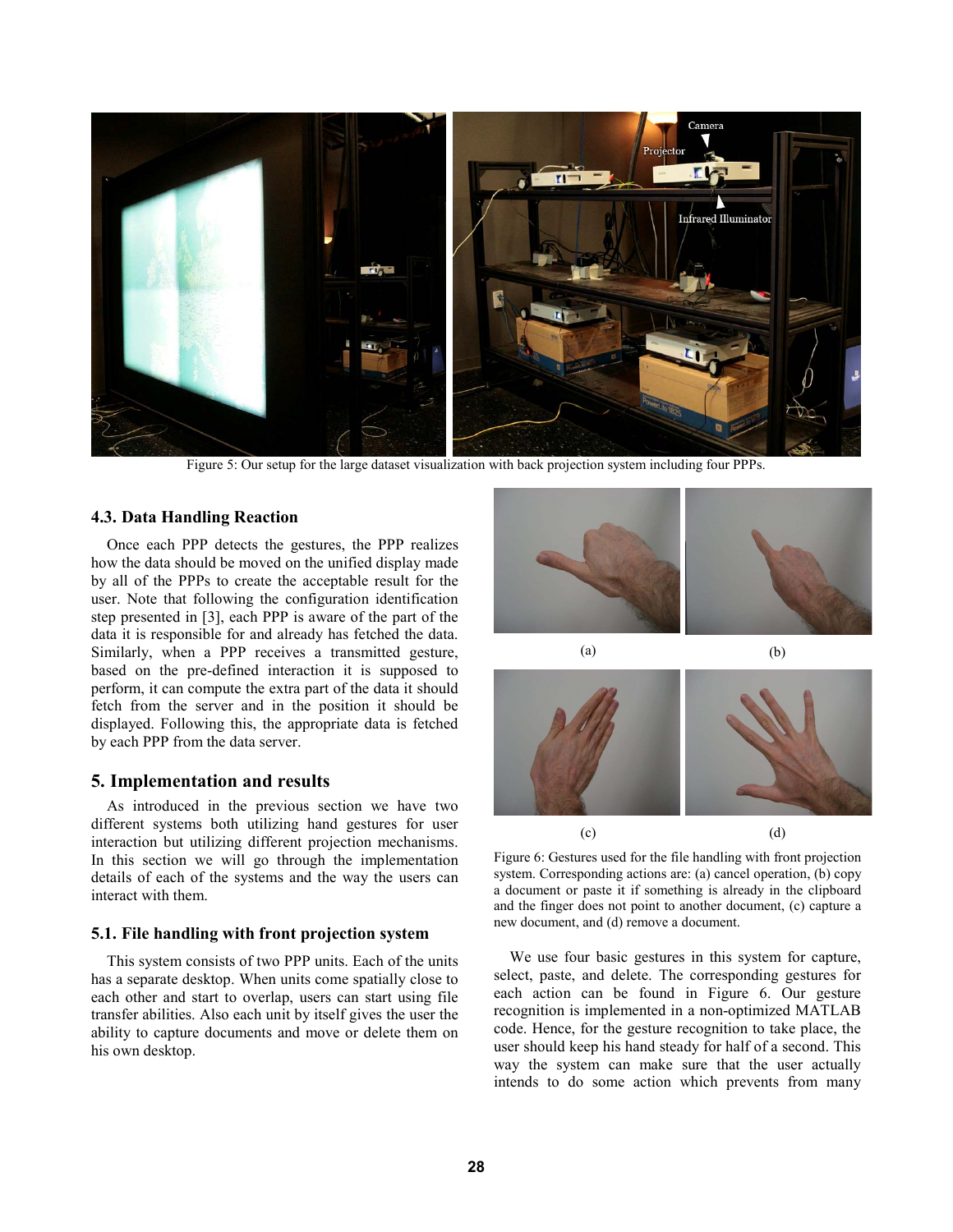misinterpretations.

In this system cameras are located near the projectors in front of the display. The camera included in the PPP captures an image of the scene. Using the information gathered during the geometric and photometric registration phase [3], each PPP can geometrically warp and photometrically transform the image it is projecting appropriately to predict the scene without the gesture from the camera's point of view. This predicted image is then subtracted from the captured images in order to do a background cancelation and detect the silhouette of the hand.

After detecting the gestures, TCP is used for message passing in this system. The port number will be propagated together with the IP address after the PPPs visually recognized each other. Following that a TCP connection will be established between the neighboring PPPs and they can start to communicate. We chose TCP for this system since we need to transfer the actual user data (the files) along with the gestures which can be done reliably via TCP.

## **5.2. Rear projection system**

Our rear projection system consists of four projectors in a two row, two column grid, each of them equipped with a camera located on top of the projector. The gestures in this system include translation and zooming which allow users to effectively browse different parts of the map. The gestures for this application are similar to gestures (c), and (d) in Figure 6 but they will be tracked.

In our system, instead of using a separate IR camera, following the distributed registration of the PPPs, we mount a simple visible light filter on the same camera to realize an IR camera. This transition takes place manually in our system but can be made automatic simply by using a mechanical actuator to switch between visible light and infrared filters. If the projector configuration changes (due to addition, removal or fault) the actuator can allow the cameras to be switched back to the normal mode (enabling the IR filter) for geometric and photometric calibration. We can also simply use an additional IR camera to capture gestures while an independent visible light camera monitors registration.

In order to perform static background cancelation required for the gesture detection the system captures the background before presence of any gesture to be used later. Since IR images are noisy, the system performs some preprocessing and then, by comparing the image with the background model, finds bounding box of the silhouette of the hand gesture.

In this application we need to track the gestures to interpret the intent of the user. This is achieved by computing and tracking the centroid, size and orientation of the gesture until the gesture is complete. The amount of

movement or scaling is proportional to the difference of these values between the first and current frame.

For message passing we use a UDP based messaging to keep all the PPPs updated with the latest gestures detected by rest of the PPPs. First each PPP propagates its location, which is discovered during the geometric registration, and also its IP address. Afterwards a UDP connection will be established between every pair of neighbors. Since in this application we only need to transfer the gesture parameters in a timely manner and do not send any data along with it, we chose UDP, which affords us lower latency.

Each PPP keeps on sending its current detected gesture or a no-op when nothing is detected. Sending a no-op helps the neighbors to make sure that the PPP is still responding. All the PPPs use a polling mechanism to get the latest detected gesture and respond appropriatly. If a PPP stops responding due to a failure, it will be detected and handled via reconfiguration of the display in the same way as in [3].

## **5.3. Details of the utilized devices**

We used two Epson PowerLite 1825 LCD projectors for our front projection setup and four similar projectors for our back projection setup. We used two Access IP cameras connected to two similar PCs for the front projection system and four Point Grey Firefly2 cameras connected to four heterogeneous PCs for the back projection system.

The photometric and geometric calibration process takes less than a minute and afterwards users can work with the system interactively.

# **6. Conclusion and future work**

In this paper we presented data handling displays by extending the notion of the "plug-and-play projector" (PPP) and implementing a distributed gesture detection, communication and reaction system on top of the distributed network of PPPs proposed in [3]. We also used visual overlaps to group the PPPs instead of tracking them which requires a central tracking mechanism. Using visual overlap helped us to keep with the fully distributed paradigm of the system. We demonstrated usefulness of our approach by showing a front projection system used for information sharing between multiple desktops and a back projection tiled display for large dataset visualization.

However, this is the very first prototype and enormous possibilities for future work exist. We would like to be able to handle gestures which are not limited to scope of one projector and its overlap area e.g. a user can draw a large circle without considering how many projectors are included in his drawing. Then the area inside the circle can be considered as his personal workspace. We plan to study possible ways of defining the notion of personal working area in a large area display. This way a user can have his